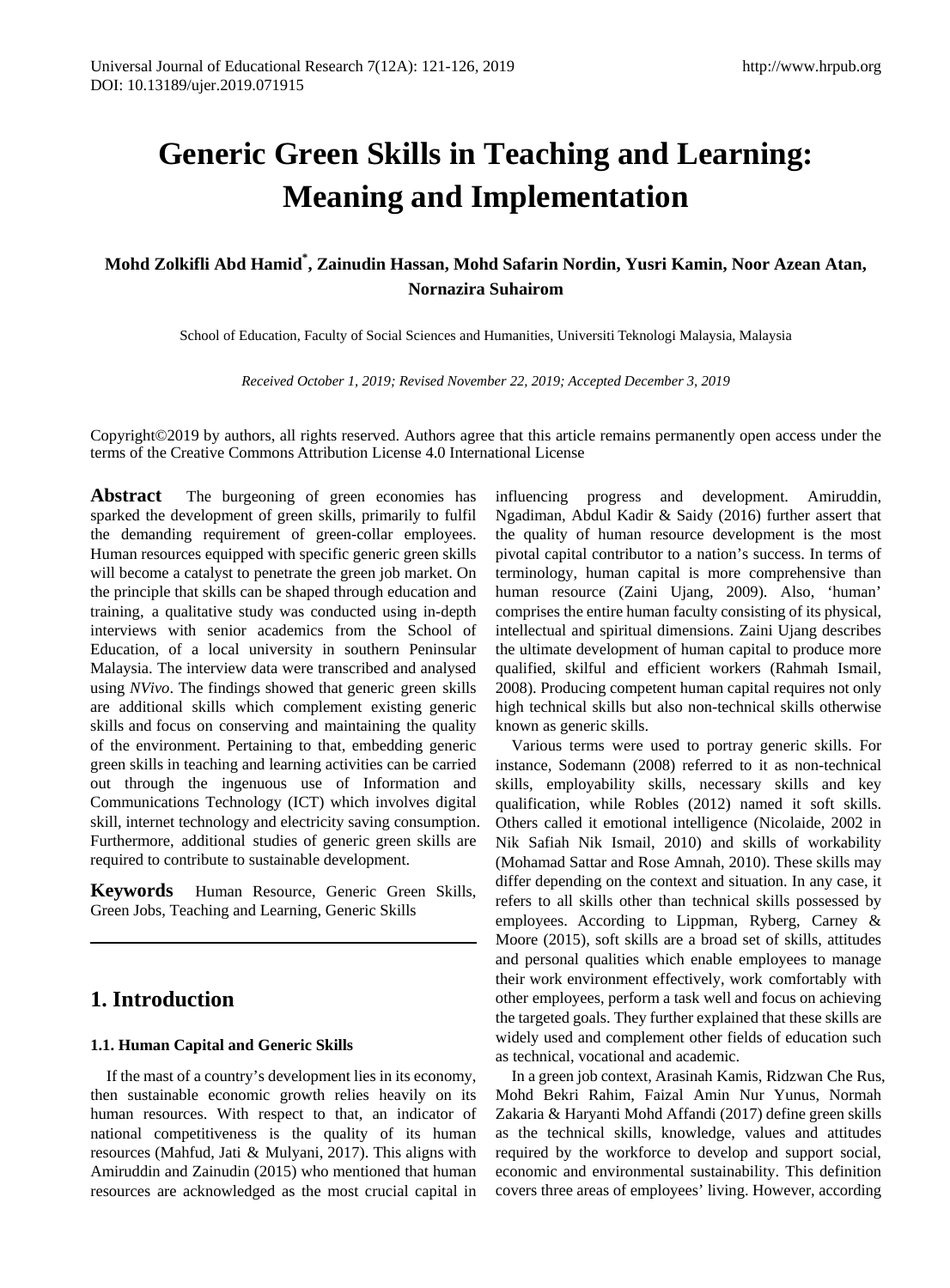to Zaki Kamsah (2004), there are two major issues faced by today's employers. The first is to get good employees, and the second is to train them. Good employees are those who receive specialised training in their field, are competent and have outstanding and competitive work discipline, coupled with an exceptional personality.

#### **1.2. Green Job and Generic Green Skills**

In line with the green economy development agenda, the proliferation of green technology has contributed to the fourth industrial revolution and has led to the growth of generic green skills, especially in green jobs. In tandem with that, Agus Setiawan (2017) concluded that green jobs require workers with generic green skills. Asnawi and Djatmiko (2015) contended that current and future employment across sector and industry would focus on green jobs.

Green jobs are closely related to green technology and contribute to green economic prosperity. Green technology refers to eco-friendly, clean and environmental-friendly technology designed to preserve nature and natural resources (Ramlee Mustapha and Siti Shuhada Mat Abu, 2014). To ensure the success of green jobs, employees must be equipped with well-founded generic green skills. With that, generic green skills will be employers' key criteria in hiring and recruiting new employees (Mohd Zolkifli Abd Hamid, Yusri Kamin, Dayana Farzeeha Ali & Mohd Azlan Latib, 2014). Ahmad Nabil Md. Nasir, Muhammad Khair Noordin & Nurliana Matam (2015) referred to generic green skills as any form of employment that has the potential to engage in eco-friendly activities comprising 3R (Recycle, Reuse and Reduce) practices. These features are included in Pavlova's (2011) definition of generic green skills, which are environmental awareness, attitude and willingness to learn about sustainability, issues and challenges in the development of sustainability. The 3R's refer to activities which contribute gradually towards sustainability. In the same vein, generic green skills could best be described as the effort to preserve good environmental quality through the implementation of the 3R's.

Meanwhile, the Swinburne University of Technology through its Education for Sustainability Hub (2014) has listed generic green skills at work as minimising resource use, reducing emissions of greenhouse gases, recycling, using environmentally friendly products and conserving nature. These skills are related directly to generic green skills. At the same time, Maclean, Jagannathan & Panth (2018) listed generic green skills as environmental awareness, energy efficiency, water conservation, waste reduction and waste management.

Other than generic green skills, some scholars incorporate technical skills with generic green skills, which led to the emergence of Green Skills, which might confuse many people. Callan (2003) specified that there is confusion about the wide range of terms being used. Green skill is a skill that brings together elements of knowledge, technical and non-technical skills, capabilities and attitudes needed to produce sustainable human resources (Mohd Shahril Mohd Hassan, Azman Hassan & Ruslina Awang, 2016). Following that, they classify the green skill elements into 'soft' green skills and 'hard' green skills. According to them, soft green skills are non-technical skills, which include attitudes and capabilities while hard green skill is the technical knowledge and skills required to achieve sustainability goals. Altogether there are 20 elements of 'soft' green skills and 13 elements of 'hard' green skills (Mohd Shahril Mohd Hassan et al., 2016). Since the primary motive of generic green skills is towards preserving the environment, some academics call it environmental-friendly skills (Asnawi and Djatmiko, 2015).

#### **1.3. Embedding Generic Skill in Teaching and Learning**

As specified by Yassin, Hasan, Amin & Amiruddin (2008), all undergraduate programmes offered in public higher learning institutions in Malaysia are now required to incorporate generic skills in the curricula. This reinforces the fact that generic skills can indeed be inculcated in teaching and learning. Generic skills can be shaped through teaching and learning designed by lecturers using diverse teaching methods, which may result in strengthening various aspects of generic skills (Rosini Abu and Fitrisehara Kazilan, 2008). Moreover, giving a full lecture or demonstrating the skills is not proven to be methods of developing the skills among students (Zaki Kamsah, 2004). In higher education, lecturers play a crucial role to enhance students' employability skills (Mohamad Rasidi Pairan, Shahrul Azmir Osman, Nur Hazirah Seth, Ahmad Nabil Md Nasir, Mohd Rustam Mohd Rameli, Hanifah Jambari, Nurul Aini Mohd Ahyan & Muhammad Nasir Nasrul, 2018). Concurrently, students must be responsible for ensuring that the necessary skills are fully mastered in preparation for the job market. As emphasised by Suarta, Suwintana, Fajar Pranadi Sudana & Dessy Hariyanti (2018), nowadays, employees are anticipated to have additional skills other than occupationally related technical skills. In other words, generic skills are an 'intrinsic-licence' to secure exceedingly viable green jobs.

## **2. Methodology**

To explore this issue in-depth, a descriptive study was adopted using a qualitative approach. Raw data from in-depth individual interviews with respondents were collected using a semi-structured interview protocol. The interview data were then transcribed manually and analysed using *NVivo*. Three levels of coding (open, axial and selective) processes were conducted to identify the themes that provide answers to the research questions. Respondents were senior lecturers from the School of Education, Faculty of Social Sciences and Humanities in a Malaysian research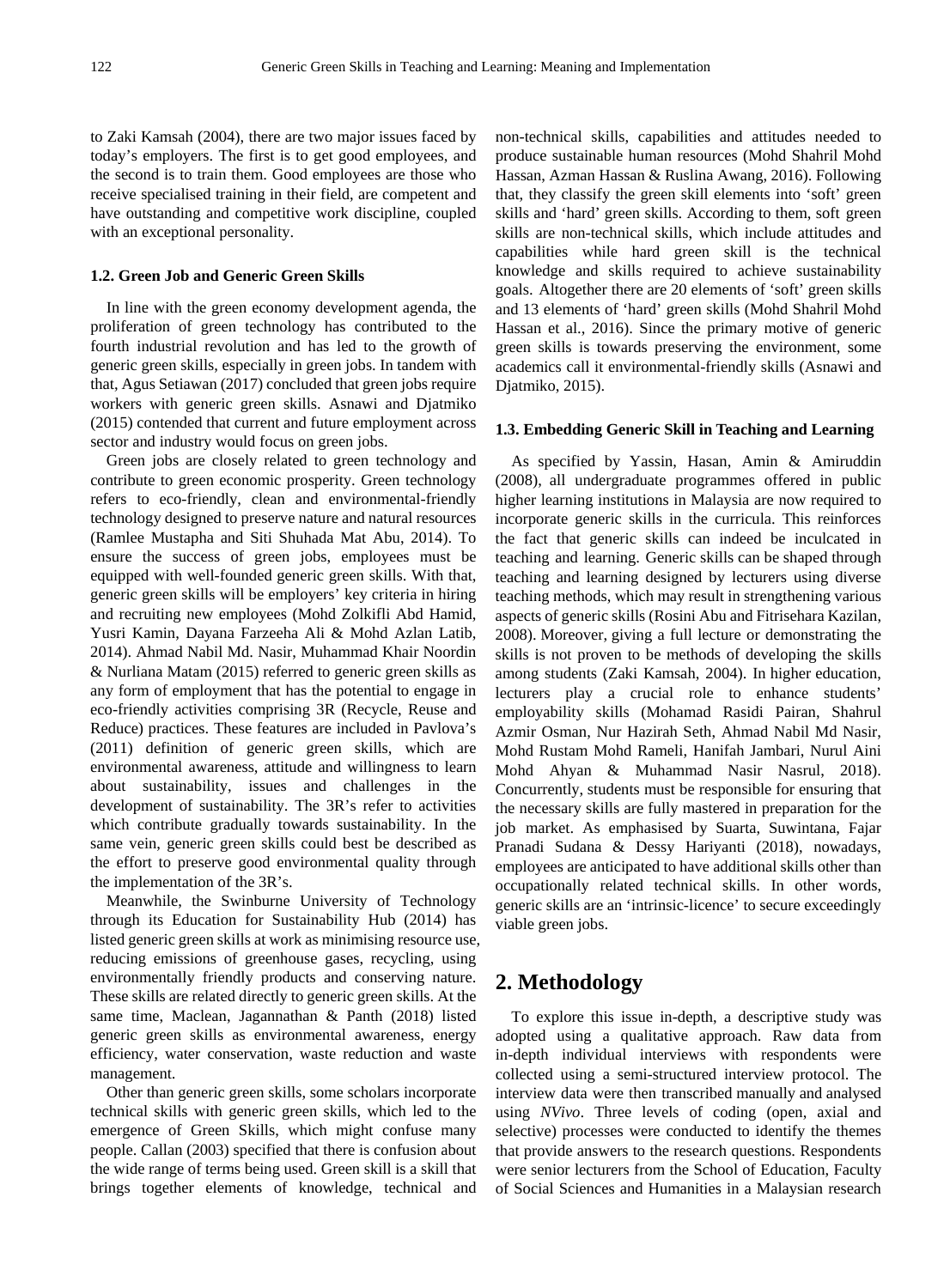university located in the southern part of Peninsular Malaysia. All respondents have a Doctor of Philosophy majoring in technical, vocational and engineering education, specialising in either building construction, mechanical engineering, electric and electronic engineering or living skills.

## **3. Findings**

#### **3.1. The Meaning of Generic Green Skills**

Most of the respondents opined that generic green skills are supplementary skills focusing on maintaining a good quality environment. According to one respondent:

*"I think generic green skill is generic skill too, nothing new, more or less is almost the same. The only difference is…. this (generic green skills) is more towards an effort to keep the environment in good quality. For example, awareness and habit of switching off the table-top computer is also a generic green skill too. Moreover, this practice could save electricity. Instead of letting the computer off by itself, why not we simply switch off the power and take off the power plug." (respondent A)*

Referring to the above statement, in essence, generic green skill refers to the awareness and attitude on energy saving. It is also evident that academics will ask students to switch off the computer as well as the LCD (Liquid-Crystal Display) projector. However, an insensible habit is leaving the power plug attached to the power socket. This will permit the non-stop flow of electric current to the computer and LCD, which will gradually increase the energy consumption.

Another question was raised. 'What are generic green skills all about' which evoked this feedback from other respondents:

*"As we all know, …actually…this is a generic skill too, but the difference is that this kind of skill tends to the practice of electricity saving and preserving the environment through 3 R's activities." (respondent B)*

This statement suggests that generic green skills are not new. It is the zealous effort to sustain a healthy environment by practising the concept of Reduce, Reuse and Recycle, together with the austerity that measures against the use of electricity.

A detailed inquiry produces a more precise explanation:

*"Generic green skills are a non-technical skill which is very much needed by future workers, where with these skills, they can help environmental sustainability and save energy consumption." (respondent C)*

Closely related to the meaning of generic green skill, one of the respondents linked it to soft skills (*non-technical skills*) and the endeavours to heighten good environmental quality show that the term of sustainability has to do with the

meaning of generic green skill. It shows that sustainability could be developed and maintained through the 3R's (as mentioned by respondent B). It is a term used commonly in discussions on environmental sustainability. At the same time, reducing the use of energy resources is also considered part of generic green skills.

In the context of students at higher learning institutions, by observing the rules and regulations related to cleanliness and energy-saving practices, they contributed to a healthy conducive learning environment and reduced the university's spending on electricity. These practices can be equally defined as implementing green practices in the learning environment and as such, contribution towards the accomplishment of the Occupational Safety and Health Administration (OSHA). These green practices are consistent with generic green skills among undergraduates and graduates who will be entering the job market.

Another respondent elucidated:

*"I think, generic green skill is simply another version of generic skill…… sometimes they refer it as employability skill or soft skill. However,...the apparent difference between these skills is…generic green skill is more towards keeping a good environment. So…I think…anything goes with the aim to preserve the environment is called generic green skills". (respondent D)*

Another respondent agreed that generic green skills are skills which correspond with a clean environment. It indicates that efforts (*preserve the environment*) to curb pollution concern environmental prosperity and also relate to generic green skills.

#### **3.2. Instilling Generic Green Skills in Teaching and Learning**

*"During teaching and learning, I use paperless activities whereby students are asked to hand over their paperwork or assignments via on-line mode, which is likely in tandem to the needs of e-learning. So… to enable students to submit their paperwork, assignment and whatever it is... they must know how to use the computer as a medium of interaction, not only with lecturers but also among their friends. Lately, I noticed that many students use their savvy handphones to capture my notes on the screen, share among their friends through WhatsApp group… to facilitate group discussion. Even…lecturers were asked to use QR (Quick Response) technology to take students' attendance. To make it happen, all students need to have a smartphone...and…of course…this is a good move to inculcate generic green skill among them. (respondent E)*

Fast-growing technology also affects teaching technology in the lecture room. The implementation of e-learning in the lecture room is an example of a holistic approach to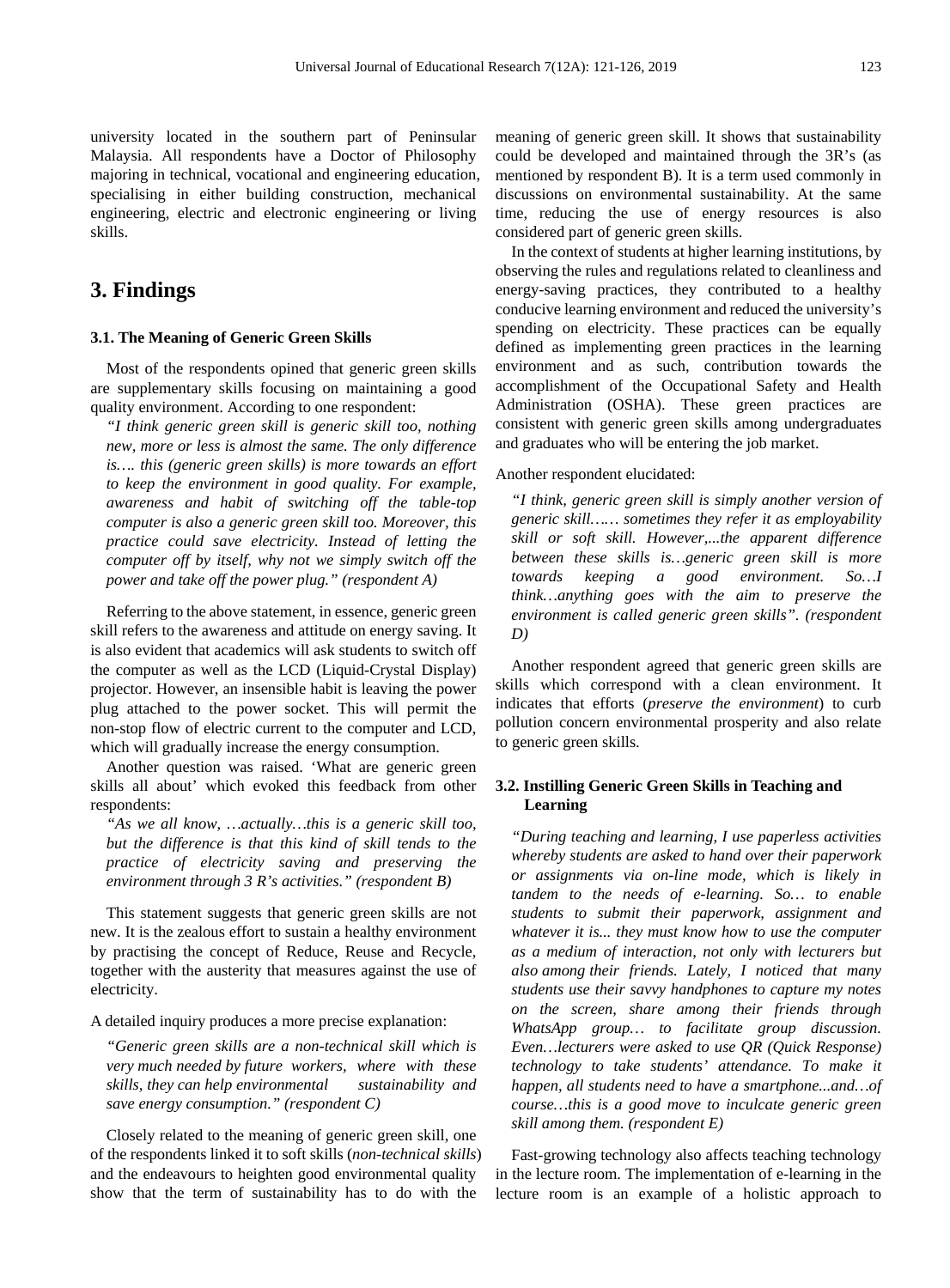teaching and learning. More state-of-the-art teaching aids, coupled with the use of digital devices, are becoming standard compared to the conservative and traditional approach to teaching and learning. This development forces students to become more skilful in digital and internet technology. In other words, ICT literacy is extremely important for both students and academics. Indirectly, advancement in digital technology compels students and academics to master the skill of using various smartphone applications.

Dexterity in using smartphone indicates that the use of technology in education aligns with green practices and will enrich generic green skills. The ability to make full use of smartphones could be classified as being digitally literate and can be considered part of the generic green skill. As asserted by Pavlova (2009), technology in education is seen as a means for developing knowledge, skills, attitudes and values (these are all generic skills) that allow students to optimise their flexibility, adoptability and adaptability for their future employment.

The competency of using computers and software, together with internet technology is an essential factor in ensuring the success of e-learning. This strengthens the reason why information technology is categorised as part of generic green skill as it does not use paper to communicate (for instance handing over assignments or reports to lecturers) and indirectly reduces the use of printer ink. In doing so, it contributes to developing a low-carbon society and reinforces environmental sustainability.

## **4. Discussion**

The green concept which comprises economy, technology, job and generic skill, has fascinated many industry players as well as academics. At the same time, in confronting the challenges of the Fourth Industrial Revolution, the quality of future human resources should be taken seriously. While it is believed that the number of human resources might reduce, it is imperative to produce excellent workers equipped with generic green skills.

Students of higher learning institutions are the future of 'human capital reservoir', and as such, there is an expectation that upon entering the labour market, they would be able to transform the economy towards a green economy. To ensure this, students must be groomed with generic green skills. This responsibility is entrusted to the academics. To this end, it would be beneficial for studies to explore how academics perceive generic green skills.

The findings showed that academics perceived generic green skills as an addition to the existing generic skills coupled with a prudent attitude and belief in preserving a healthy environment. Any non-technical skills which focus on maintaining environmental sustainability such as minimising environmental degradation and efforts to save energy consumption are considered part of generic green skills. This finding is corroborated by the conclusion by Mohd Zolkifli Abd Hamid, Yusri Kamin & Zuhairi Che Mohammad (2016) that any activity that mitigates environmental degradation and energy saving could be defined as green practices and leads indirectly to environmental sustainability.

Generally, when someone mentions 'green', they tend to associate it with the environment and a manifestation of generic green skills and practices. It means that generic green skills are generic skills which become a catalyst for green environment. Indirectly, this answers the question raised by the European Centre for the Development of Vocational Training (CEDEFOP, 2009) of whether there is a need to create new generic green skills or enhance the existing generic skills. Obliquely, Mohd Zolkifli et al. (2014) concluded similar findings. Thus, generic green skills are the betterment of existing generic skills.

Pertaining to the innovative practices in lecture rooms such as the extensive use of computers and LCD projectors, e-learning implementation and the awareness of electricity saving are some examples of inculcating generic green skills in teaching and learning. Concurrently, students are encouraged to use smartphones. To record students' attendance in the lecture room, QR codes were used extensively. This indicates that the ingenuity of students in the use of smartphone showed that digital skill is another complement to generic green skills.

It is well acknowledged that generic skills can be taught, learned (Zaki Kamsah, 2014; Nik Safiah Nik Ismail, 2010; Wentling, 1987) and nurtured. Similarly, Dayue Fan (2016) asserted that the green concept could be instilled in students through various teaching and learning activities. To make certain the effectiveness of instilling generic green skills among students, it is of utmost importance that academics have a clear and accurate understanding of generic green skills. In a nutshell, generic green skills are pertinent to green practices, and green practices are the interpretation of self-awareness.

In addition to the above discussion, Zelin (2016) proposed that the best way to instil generic green skills is through green education. She further elaborated that green education is important for cultivating a workforce of the future equipped with the knowledge of ecologically friendly and sustainable technologies. In a similar vein, Pavlova (2016) underpinned Zelin's statement about green education. According to her, green education combined with training programmes plays a significant role enabling workers to participate in the green economy and that educational reform may be the most important tool in determining the direction of future greening and sustainability (Baumgarten and Kunz, 2016).

## **5. Conclusions**

Although generic skills are widely known, generic green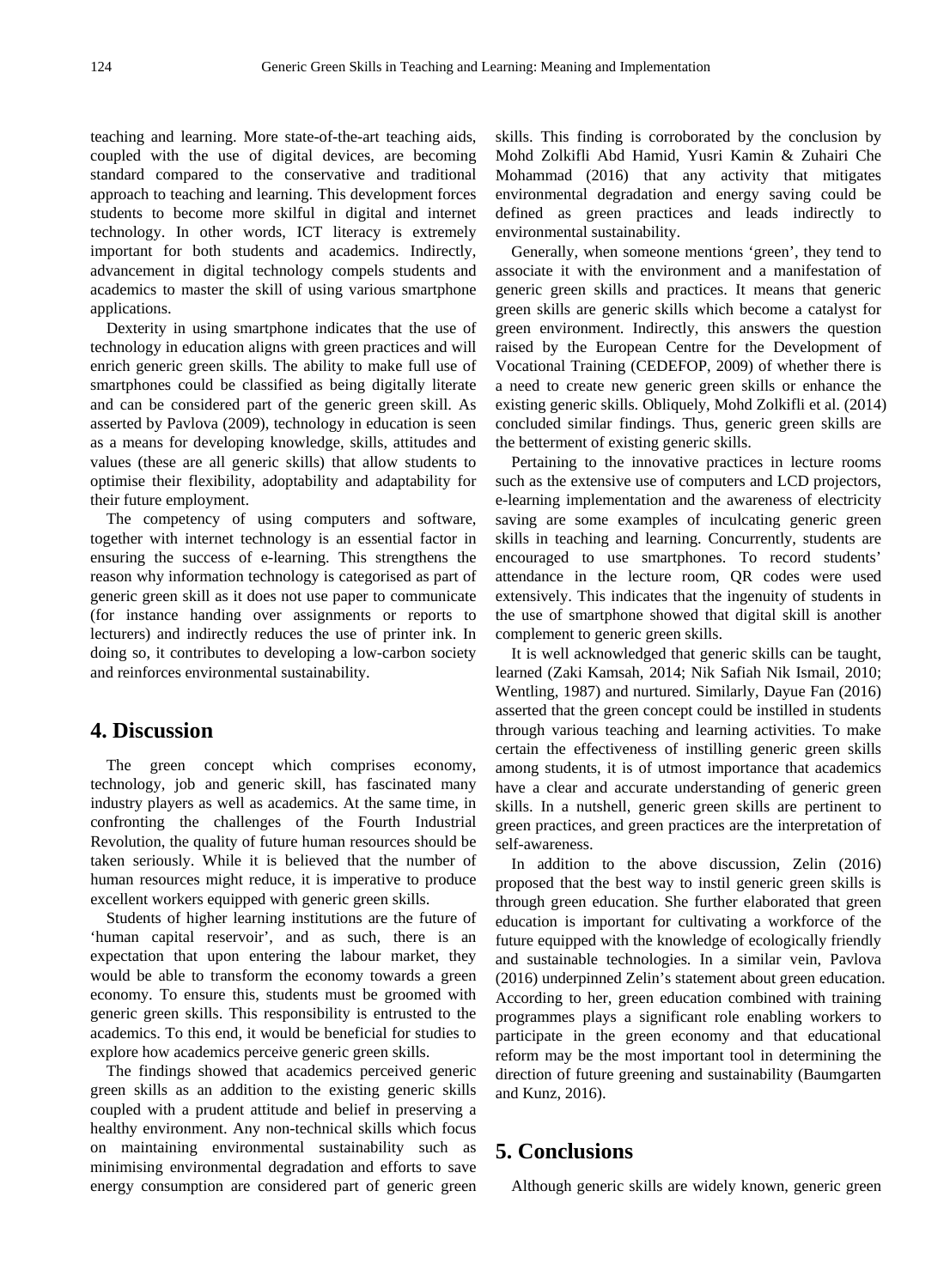skills have yet to receive broad coverage. For these shortcomings, education is said to be the best medium to disseminate knowledge, understanding, awareness and practice of generic green skills among students of higher education. Before it can be executed, it is beneficial if we can examine academics' views on the inculcation of green generic skills in the lecture room. Generic green skills are auxiliary skills which focus on conserving, preserving and maintaining a quality environment. In other words, it is an 'add-on' to the existing generic skills. With regards to teaching and learning activities, generic green skills are closely related to the practice of e-learning, electricity saving, the use of smartphones, digital technology and application of ICT. To sum up, inculcating generic green skills in teaching and learning would enhance future manpower employability, especially in the green job labour market. Academics, as well as students of higher learning, must have a high awareness of generic green skills and practice it accordingly. Further studies are encouraged to reveal more details and explicit understanding of generic green skills implementation among academics and university students.

### **Acknowledgements**

This research was funded by Fundamental Research Grant Scheme (FRGS), Ministry of Education Malaysia under vote number 4F841. Special thanks go to the Research Management Centre of Universiti Teknologi Malaysia for managing the activities of this research.

## **List of Abbreviations**

**CEDEFOP**: European Centre for the Development of Vocational Training **ICT**: Information and Communications Technology **LCD**: Liquid-Crystal Display **OSHA**: Occupational Safety and Health Administration **QR**: Quick Response **3R**: Recycle, Reuse and Reduce

## **REFERENCES**

- [1] Agus Setiawan 2017. Identification of Green Skills Acquisition in Indonesian TVET Curricula in *AIP Conference Proceedings*, Vol. 1887, Issue 1.
- [2] Ahmad Nabil Md. Nasir, Muhammad Khair Noordin & Nurliana Matam 2015. *Green Employability Skill* Terhadap Pelajar Di Kolej Vokasional Johor. In *Kelestarian Pelaksanaan Kolej Vokasional Di Malaysia*. Skudai, Johor: UTM Press.19-38.
- [3] Amiruddin HH, Ngadiman N, Abdul Kadir R & Saidy S 2016.

Review of Soft Skills of TVET Trainees From the Malaysian Advanced Technology Training Center (ADTEC). *Journal of Technical Education and Training*, Vol. 8, (1):14-24.

- [4] Amiruddin MH & Zainudin FL 2015. The Effects of a Mastery Learning Strategy on Knowledge Acquisition Among Aboriginal Students: An Experimental Approach. *International Journal of Vocational Education and Training Research*. Vol. 1(2): 22-26.
- [5] Arasinah Kamis, Ridzwan Che Rus, Mohd Bekri Rahim, Faizal Amin Nur Yunus, Normah Zakaria & Haryanti Mohd Affandi 2017. Exploring Green Skills: A Study on the Implementation of Green Skills Among Secondary School Students. *International Journal of Academic Research in Business and Social Sciences*. Vol. 7 (12): 327-345.
- [6] Asnawi R & Djatmiko IW 2015. A Challenge of Vocational Education for Preparing Green Employment. *The International Journal of Technical and Vocational Education*, Vol. XI (2):154-160.
- [7] Baumgarten K & Kunz S 2016. Re-thinking Greening TVET For Traditional Industries in Asia - The Integration of a Less-skilled Labour Force Into Green Supply Chains. *The Online Journal for Technical and Vocational Education and Training in Asia* (6).
- [8] Callan VJ 2003. *Generic Skills: Understanding Vocational Education and Training Teacher and Student Attitudes*. NCVER: SA, Australia.
- [9] CEDEFOP 2009. Skills for green jobs: Developing a low-carbon economy depends on improving existing skills rather than specialised green skills*,*in *worksyop on Green skills, green jobs: opportunities for the South West Low Carbon Economy*, (Briefing Note). South West Observatory Skills and Learning, UK.
- [10] Dayue Fan @ David 2016. A Survey Report on Greening in Higher TVET in China. *The Online Journal for Technical and Vocational Education and Training in Asia* (6).
- [11] Lippman LH, Ryberg R, Carney R & Moore KA 2015. *Key Soft Skills That Foster Youth Workforce Success: Toward A Consensus Across Fields*. Workforce Connections, Child Trend Publications #2015-24.
- [12] Maclean R, Jagannathan S & Panth B 2018. *Education and Skills for Inclusive Growth, Green Jobs and the Greening of Economies in Asia: Case Study Summaries of India, Indonesia, Sri Lanka and Viet Nam.* Singapore: Springer Open.
- [13] Mahfud T, Jati BK & Mulyani Y 2017. Soft Skill Competency Map for the Apprenticeship Programme in the Indonesian Balikpapan Hospitality Industry. *Journal of Technical Education and Training*. Vol. 9(2): 16- 34.
- [14] Mohamad Rasidi Pairan, Shahrul Azmir Osman, Nur Hazirah@Seth, Ahmad Nabil Md Nasir, Mohd Rustam Mohd Rameli, Hanifah Jambari, Nurul Aini Mohd Ahyan & Muhammad Nasir Nasrul 2018. Identification of Employability Skills Among Technical and Vocational Education Master Student in University Tun Hussein Onn Malaysia (UTHM): A Case Study. *The Turkish Online Journal of, Art and Communication*. Special Edition, September 2018: 862-865.
- [15] Mohamad Sattar Rasul & Rose Amnah Abdul Rauf 2010.